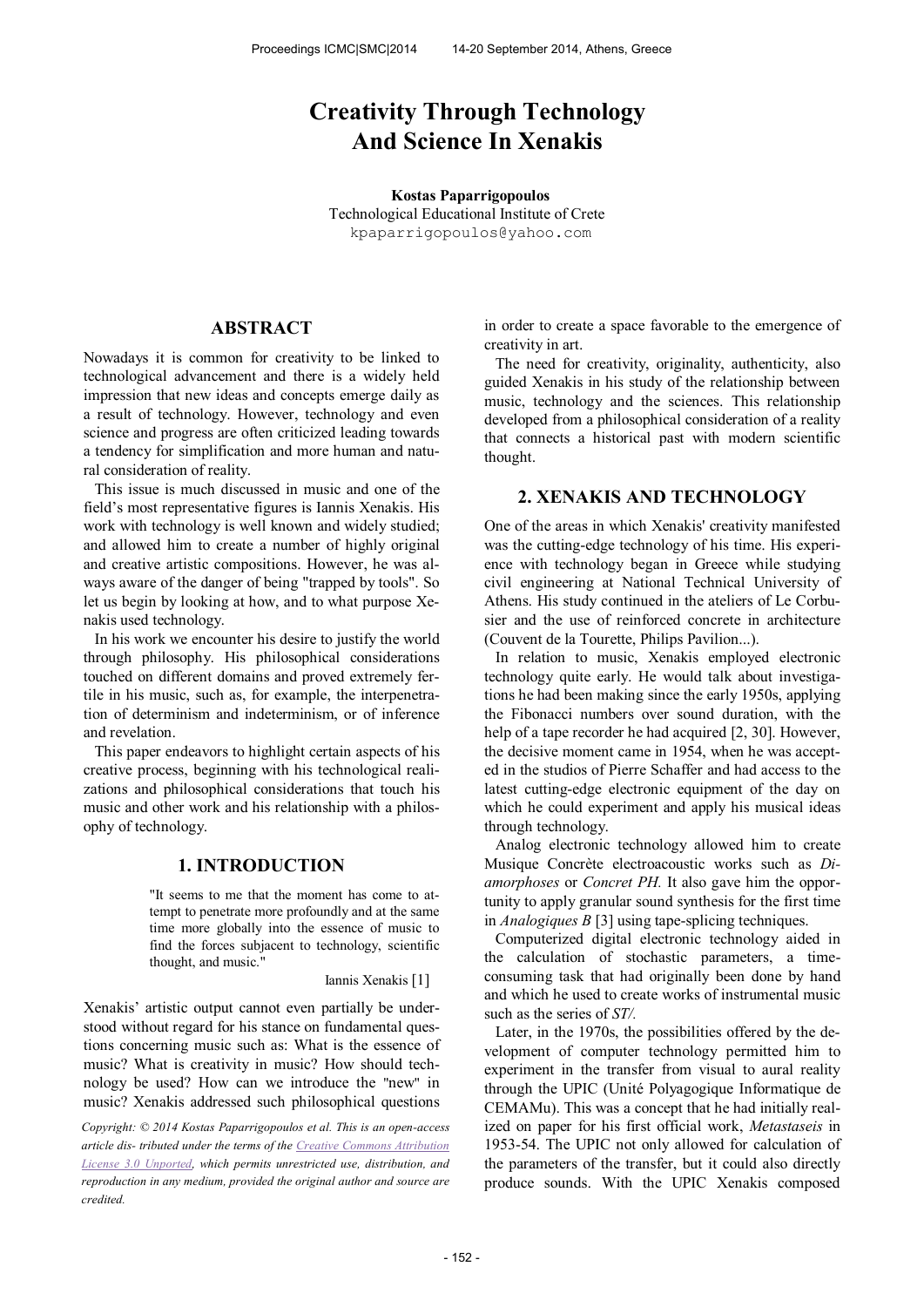works like *Mycenae A,* or *Voyage Absolu des Unari vers Andromède.* 

The GENDYN (Génération Dynamique) program followed later in the 1990s. Here, he implemented a new kind of sound synthesis which had been conceptualized much earlier in the 1960s before the technology existed to support it. The idea of Dynamic Stochastic Synthesis, as it was called, was to move away from reliance on manipulation of sinusoidal waveforms or Fourier analysis and to control the creation and the variation of the original waveform by stochastic means. [4, 109-115] Moreover, the GENDYN program could create the entire work, from the micro-composition (sound synthesis) to macrocomposition (composition in the strict sense). [5, 164]

Technology was also used by Xenakis in the field of visual creation (Philips Pavilion, Polytopes, Diatope) in a fusion of architecture, light and sound. There are additional records of his projects that were never realized such as creating an artificial aurora borealis in temperate regions of the globe, or a "laser show on the heights of Paris, accompanied by music played by warning sirens", or "a network of laser beams to be reflected by artificial satellites", even "joining the earth and the moon by filaments of light". [4, 5]

However, Xenakis' relationship to technology was a part of an overall general interest in sciences and was not limited to their applications. Thus, we find a wide scientific-technological area of Xenakis' interests that can be seen not only in his electroacoustic works but in his instrumental works too; in their conception, realization and the use of certain sonorities. [6]

Let us turn now to some questions that arise from this relationship: Why and how did Xenakis connect music to science and technology? Why was the need for a philosophical music base so important for him? Why was it essential for Xenakis to have not only a philosophy of music, but also a philosophy that included music, technology and science?

#### **3. XENAKIS ON MUSIC PHILOSOPHY**

"I was saying that all the work I have done over the years is a sort of mosaic of hierarchical coherencies. At the hierarchy's summit I'd place philosophy. Philosophy, but in what sense? In the sense of the philosophical impulse which pushes us toward truth, revelation, research, general quest. interrogation, and harsh systematic criticism, not only in specialized fields but in all possible domains."

Iannis Xenakis [4, 7-8]

In his article "Vers une philosophie de la musique" (Towards a Philosophy of Music), in 1966, Xenakis presented his point of view through a historical framework. He began by weaving an encomium to Ionian naturalist philosophers, who introduced reason and the significance of question (ἔλεγχος) "in spite of religions and powerful mystiques" like Orphism, "early forms of reasoning", [7, 201] that tried to escape the Wheel of Birth and reincarnation via ecstasy, purifications and sacraments. Xenakis

believed two of the pre-Socratic philosophies to be "the high points of this period: the Pythagorean concept of numbers and the Parmenidean dialectics - both unique expressions of the same preoccupation [the search for reason]". [7, 202]

 The Pythagorean thesis proposes that all things in nature are numbers, a theory which Xenakis points out is developed from the study of musical intervals. According to Aristoxenos the Pythagoreans "used music to cleanse the soul", "to obtain the orphic catharsis" and thus to avoid reincarnation. However, Xenakis was not so much interested in the mysticism of Pythagoreans as in the fact that:"[...] all intellectual activity, including the arts, is actually immersed in the world of numbers (I am omitting the few backward-looking or obscurantist movements). We are not far from the day when genetics, thanks to the geometric and combinatorial structure of DNA, will be able to metamorphise the Wheel of Birth at will, as we wish it, and as preconceived by Pythagoras. ...[It will be] the very force of the "theory", of the question, which is the essence of human action, and whose most striking expression is Pythagorism. We are all Pythagoreans." [7, 202]

The second important philosopher for Xenakis was Parmenides, to whom he dedicated the piece *Eonta*. Parmenides introduced the dialectic, "discovered the principle of the excluded middle and logical tautology" and got "to the heart of the question of change by denying it, in contrast to Herakleitos". [8, 73] Xenakis emphasized Parmenides' reasonable method (excluded middle) to prove the non-existence of the *non-Being*.

We could suppose that the *Being* of Parmenides, which is "one, motionless, filling the universe, without birth and indestructible" [8, 73], resembles what Xenakis was searching for via axiomatic and formalization: a total explanation of music that covers the past, the present and the future, an explanation beyond the concepts of time and space, eternal and universal. However Xenakis does not allow us to reach this conclusion. He drew a parallel between the *non-Being* and the absolute indeterminate that, logically, would not be supposed to exist, for the same reason that *non-Being* also does not exist. Would that mean that indeterminism is the only truth? Xenakis says: "We know, moreover, that if an element of chance enters a deterministic construction all is undone... pure chance and pure determinism are only two facets of one entity...". [7, 204-205]

There is another essential reason for Xenakis to reject absolute determinism, that being the search for freedom. The freedom that Xenakis was searching for, beyond the "heroic", anti-Nazi period of his youth, was an inner freedom. [9] However, we accept the concept of pure determinism, we meet the negation of human free will. Xenakis says: "For if all is logically ordered in the universe, consequently as well as in our bodies, which are products of it, then our will is subject to this logic and our freedom is nil". [7, 205] At this juncture he found an advocate of freedom in Epicure.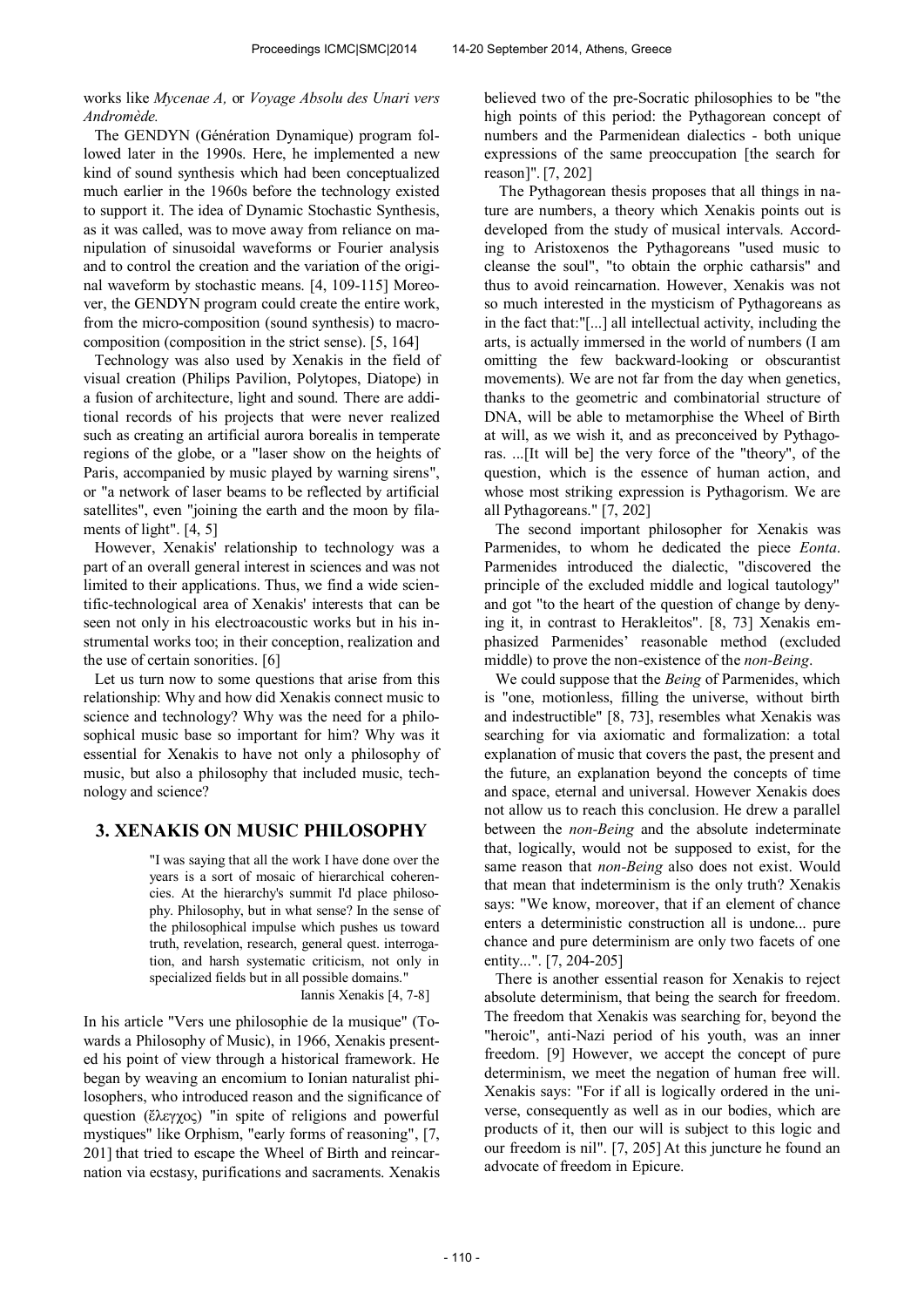Epicure introduced the concept of indeterminism with the theory of *deviation*, (*ekklisis*, Lat. *clinamen*) 1 , giving "an axiomatic and cosmogonical foundation to the proposition of man's free will". Xenakis quotes from Lucretius, "in the straight fall that transports the atoms across the void, ... at an undetermined moment the atoms deviate ever so slightly from the vertical ... but the deviation is so slight, the least possible, that we could not conceive of even seemingly oblique movements". [7, 206] This deviation causes collisions between atoms, and so, the cosmogony begins! Moreover, by introducing chance as a key constituent of nature, Epicure also releases the human from fatalism and gives, as Xenakis says, "an axiomatic and cosmogonical foundation to the proposition of man's free will". [7, 205] Xenakis writes: "Epicure thus based the structure of the universe on determinism (the inexorable and parallel fall of atoms) and, at the same time, on indeterminism (ekklisis). [...] No one but Epicure had ever thought of utilizing chance as a principle or as a type of behavior". [7, 206]

Making a huge jump in the time, Xenakis reaches the 17th century. Pascal and Fermat tried "to determine" chance giving birth to the Theory of Probabilities in 1654. Later, in 1713, Bernoulli, in his book *Ars Conjectandi (Art of Conjecturing),* spoke about the Law of Large Numbers, which "removes the uncertainty with the help of the time (or the space)." [8, 79] He introduced the term *stochastic*: as long as the number of samples that we have at our disposal grows, the probabilities converge to a value, to a target *(stochos)*.

Through axiomatization and probabilities, the music of Xenakis creates a space of interactions between determinism and indeterminism, between Parmenides and Epicure, "[...] between two age-old poles, which are unified by modern science and philosophy: determinism and fatality on the one hand, and free will and unconditioned choice on the other. Between the two poles actual everyday life goes on, partly fatalistic, partly modifiable, with the whole gamut of interpenetrations and interpretations". [7, 178]

Following this philosophical narrative, Xenakis draws the link with music composition addressing the following two questions:

"1. What consequence does the awareness of the Pythagorean-Parmenidean field have for musical composition?

2. In what ways?"

To which he answered:

"1. Reflection on *that which is* leads us directly to the reconstruction, as much as possible *ex nihilo*, of the ideas basic to musical composition, and above all to the rejection of every idea that does not undergo the inquiry (ἔλεγγος, δίζησις).

2. This reconstruction will be prompted by modern axiomatic methods." [7, 207]

In his first answer Xenakis proposes "reflection" and "inquiry"; i.e. the scientific method for an *ex nihilo* ("as much as possible") reconstruction of musical composition. In his second answer he suggests a method based on modern mathematics.

In defending his thesis at the Sorbonne in 1976, he returns to the question of "reflection" and "inquiry", writing about two modes of activity: "inferential" and "experimental". However, what is interesting, is that he also includes a third mode, which is proper to art: "revelation". He writes: "But in addition to these two modes inferential and experimental - art exists in a third mode, one of immediate revelation, which is neither inferential nor experimental. The revelation of beauty occurs immediately, directly, to someone ignorant of art as well as to the connoisseur. This is the strength of art and, so it seems, its superiority over the sciences. Art, while living the two dimensions of inference and experimentation, possesses this third and most mysterious dimension which permits art objects to escape any aesthetic science while still enjoying the caresses of inference and experimentation". [4, 4]

Art's superiority over science gives it the role of "universal guide", as he explains later in the same text: "[...] the artist, and consequently art, must be simultaneously rational (inferential), technical (experimental) and talented (revelatory): three indispensable and coordinated modes which shun fatal failures, given the dimensions of these projects and the great risk of error. This greater complexity of the fundamental system of the three modes which govern art leads to the conclusion that art is richer and vaster and must necessarily initiate condensations and coagulations of intelligence; therefore, serve as a universal guide to the other sciences". [4, 5-6]

For Xenakis, the alloy of science and art, their mutual interpenetration, is at the same time the alloy of inference (and experiment) and revelation. "Yes, revelation is absolutely indispensable", he says, "it is one of man's crutches. He has two crutches: revelation and inference. And in the artistic realm, both are valid. In the scientific domain, there is one which takes precedence over the other, and that is inference". [4, 33]

Inference and revelation, which for Xenakis have nothing to do with mysticism, are the two modes of knowing that he tries to interrelate in music creation. Thus, we arrive at the question: How can Xenakis' philosophical considerations in music be inserted in a philosophy of technology?

## **4. PHILOSOPHY, TECHNOLOGY, CREATIVITY**

"Ultimately, all the experiences that I have delivered over the past years led me to the conviction that the future of music lies in the advancement of modern technology."

I. Xenakis [10]

The philosophy of technology is a field of investigation that particularly concerns our culture in the early 21st century though we encounter philosophical investigations into technology long ago in Plato's *Timaeus*, and

<sup>1</sup> After Lucretius, *De rerum natura.*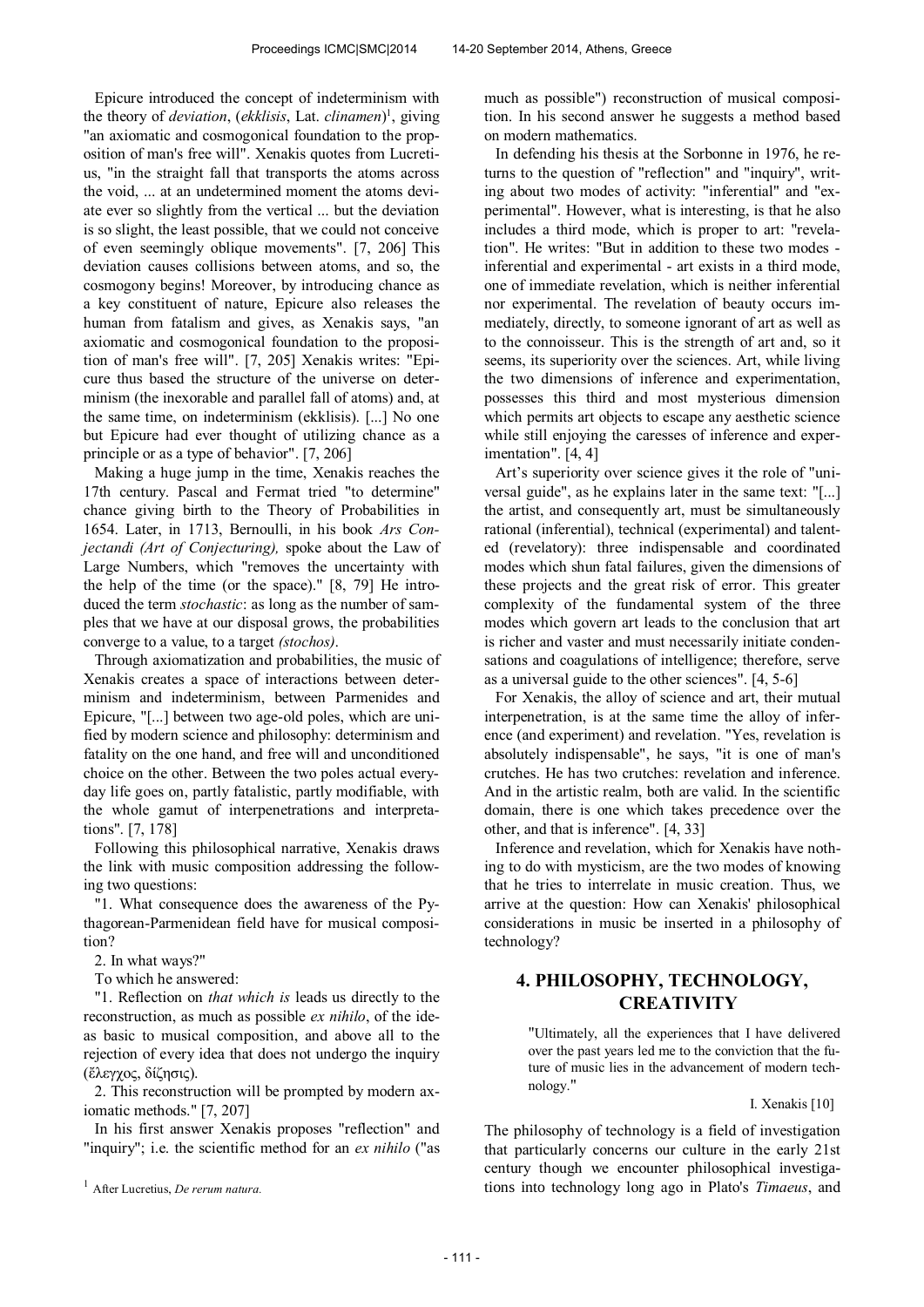Aristotle's *Physics* with regards to *techne* (τέχνη - art, or craft) as an imitation of nature. In late Renaissance, Francis Bacon published *New Atlantis* (1627), depicting a utopia that harmoniously embraced, technology and natural philosophy in the service of human society. In the 20th century Martin Heidegger in his famous 1955 lecture on "The Question of Technology" [11] argued that technology produces not only technological objects, but also a different way of knowing; "technology is a way of uncovering", he claimed. [11, 13]

At this point I would like to turn to the ideas of Gilbert Simondon that clearly reflect the climate of the era in which Xenakis began to shape and develop his relationship with technology. Simondon was a contemporary of Xenakis involved in the philosophy of technology at the end of 1950s though his writings have only recently drawn attention. In 1958 Simondon published his essay *Du mode d'existence des objets techniques (On the Mode of Existence of Technical Objects),* in which he argues against technophobia. He writes in the introduction to his book: "We should like to show that culture fails to take into account that in technical reality there is a human reality, and that, if it is fully to play its role, culture must come to terms with technical entities as part of its body of knowledge and values". [12, 1] Simondon endeavored to develop a new relationship between man and machine, society and technology. His ideas support reevaluation and emancipation of the technical object and its reinsertion into society. As he writes: "The opposition established between the cultural and the technical and between man and machine is wrong and has no foundation. What underlies it is mere ignorance or resentment. It uses a mask of facile humanism to blind us to a reality that is full of human striving and rich in natural forces. This reality is the world of technical objects, the mediators between man and nature". [12, 1]

According to Simondon, technology creates technical objects, from simple utilities to complex machines, as mediators between man and nature, and man has to be the organizer and interpreter at the same time; a stance that agrees with Xenakis' intention of human control over machines. Simondon writes: "A purely automatic machine completely closed in on itself in a predetermined operation could only give summary results. The machine with superior technicality is an open machine, and the ensemble of open machine, assumes man as permanent organizer and as a living interpreter of the inter-relationships of machines". [12, 4] However, according to Simondon, organizer doesn't mean a sort of "dictator", but more a kind of "coordinator" similar to an orchestra conductor. He explains in the same text: "Far from being the supervisor of a squad of slaves, man is the permanent organizer of a society of technical objects which need him as much as musicians in an orchestra need a conductor. The conductor can direct his musicians only because, like them, and with a similar intensity, he can interpret the piece of music performed; he determines the tempo of their performance, but as he does so his interpretative decisions are affected by the

actual performance of the musicians; in fact, it is through him that the members of the orchestra affect each other's interpretation; for each of them he is the real, inspiring form of the group's existence as group; he is the central focus of interpretation of all of them in relation to each other. This is how man functions as permanent inventor and coordinator of the machines around him. He is among the machines that work with him". [12, 4]

In matters of art, Simondon uses the word "technoaesthetic", first used in a letter to Derrida [13], to determine a new aesthetic in relation to technology, and he often makes references to Xenakis and Le Corbusier as artist-technicians. He finds this "techno-aesthetic" in Le Corbusier," [...] with his preference for the incomplete: respect the materials - avoid roughcasting." Even when he uses cement roughcasting, "that was no longer done with the trowel, whose entelechy is an optically smooth surface. It's a projection that was done with a cement canon, covering the walls with a kind of cresting on which the light can play. In this way, one achieves interference between art and nature". [13]

As in Le Corbusier, Simondon finds in Xenakis an aesthetic of the "brut", of the "raw". In Xenakis' *Terretektorh,* he notices the aesthetic of an archaic-primitive sonic reality (generated by instruments of primitive technology) organized by mathematical formalisation (stochastic distribution of sound sources in space). "[...] the piece of Xenakis [*Terretektorh*] is [...] a work that incorporates very primitive sounds and noises produced by instruments easy to build, existing for thousands of years; one could say that there are raw sounds as well as musical sounds; this work includes the effects of a "wild" sound material, incorporated to a so complete formalization that determines, during execution, the displacements of the localizable sound source in the mass of performers, as part of aesthetic perception." [14, 181]

Xenakis shares the same intention for aesthetic perception through sound spatialization, either in an instrumental piece like *Terretektorh,* or in an electroacoustic piece, e.g. *Bohor*. Xenakis' aesthetic defies the media; electronic technology is just another possible area to engage intelligence and creativity, "to express human intelligence by sonic means". [7, 178] However, he insists on the "untalented" use of technology. He writes about the introduction of computers in music composition: "The danger is great of letting oneself be trapped by the tools and of becoming stuck in the sands of a technology that has come like an intruder into the relatively calm waters of thought in instrumental music. For we already have a long list of attempts at composition by the computer. But what is the musical quality of these attempts? It has to be acknowledged that the results from the point of view of aesthetics are meager and that the hope of an extraordinary aesthetic success based on extraordinary technology is a cruel deceit". [1]

Francis Bayer, in his book *De Shönberg à Cage*, is also skeptic about the blind confidence in technology. Making a comparison between Xenakis' intention to "correct" the computer output and Pierre Bardaud's wish for "no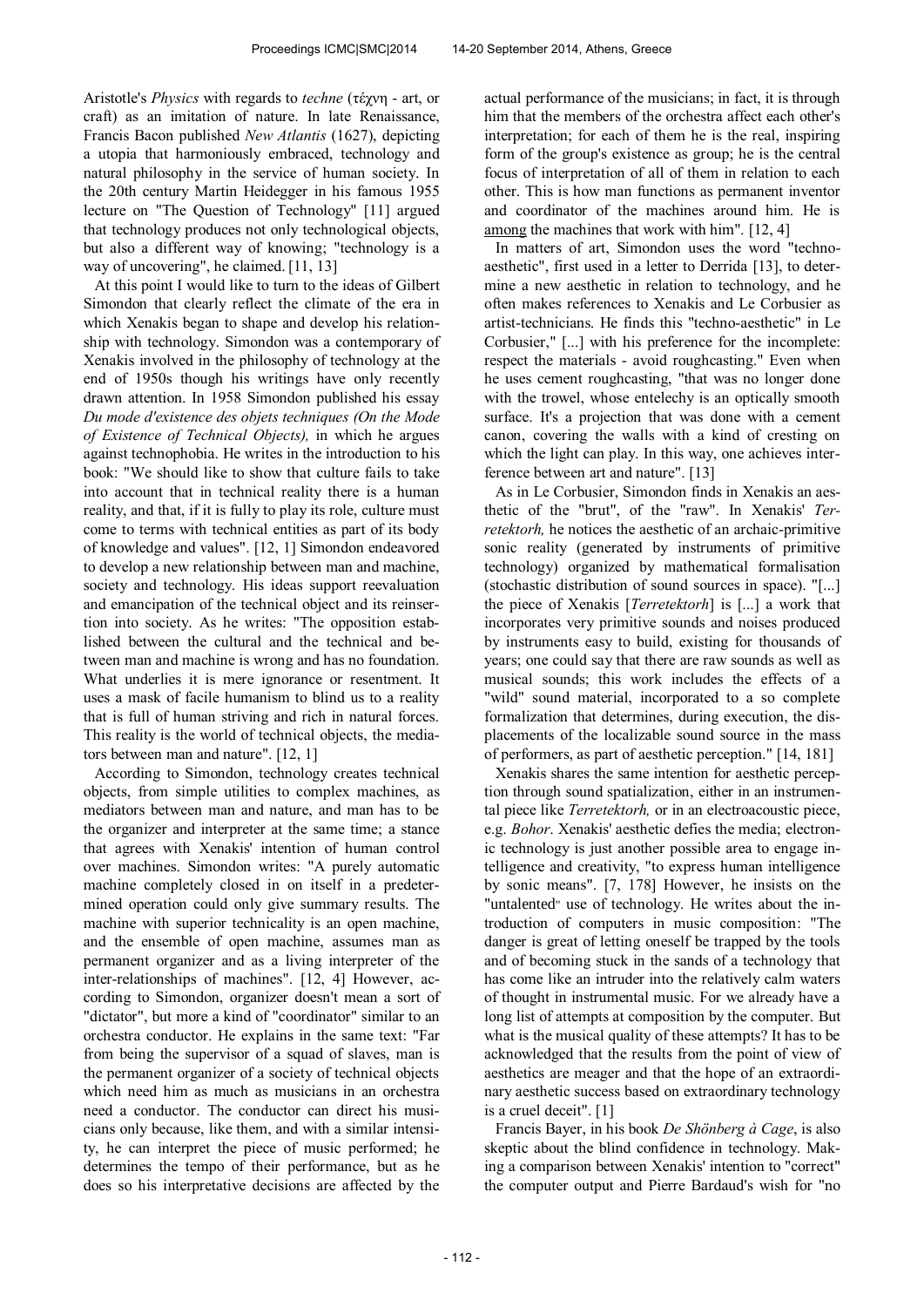intervention" on the sound result of a mathematic algorithm, he writes: "The total subordination of music to mathematics, the attempt to exclude the composer's creative activity and to replace it by the automatic operation of a mechanical process, the renunciation of the work [of art] in favor of the program and the desired aesthetic neutrality of the produced resulting sound, all these power-ideas of algorithmic music combined, don't they ultimately lead to an elimination of art?" [15, 108]

Xenakis prefers to keep a distance from computer's resulting output, and to "filter" it through his subjective free will: "When I used programs to produce music like *ST/4*, *ST/10* or *ST48*, the output sometimes lacked interest. So, I had to change, I reserved that freedom for myself". [2, 201] Freedom is a means to reach originality, which is maybe one of the main aims of Xenakis' research effort. "The idea of originality is inherent in the question of freedom", he says; "The value of art, of the artistic offer of a person, a nation, a people, a civilization, depends on originality - this fundamental freedom". [16, 120]

Xenakis was strongly original and creative in both his musical and theoretical works. For Xenakis, creativity was a part of human nature: "To start with creativity (that is a word which is very much used but is sometimes meaningless) in the following sense: that it is something different from what existed before, that you did something which is new, be it in music, be it in politics, be it in cosmogony, whatever, whenever. And, *if,* for instance, the newness is distant enough from the past, then it's a great jump that might not be understood or appreciated by lots of people. [...] I think there is a part of the movement of creativity that is unfortunately, our destiny: to do things that are interesting and different, whatever you do." [17]

For Xenakis, creativity was an inescapable condition; "unfortunately", he said it is a part of human destiny, a human need for a "supreme hope". With regard to this purpose, he refers to Heidegger: "As Heidegger says, the artist, the thinker, the human being all have the pressing need for a supreme hope: to be able to invent and create, not just discover or unveil". [18, 136] Where does this creativity emerge from? Out of nothing! *Ex-nihilo*, declares Xenakis. "Create would be for him [man] to do something original in other words bearing no similarity or resemblance to anything seen before. Bringing into being something out of nothing. Engendering the unengendered". [18, 107] In other Xenakian terms, "One must always cultivate a new approach. One must always be an immigrant. In everything". [19, 123]

#### **5. CONCLUSION**

Xenakis sought to link science and technology with artistic creativity. For a large part of his generation, technology was a welcoming aid to facilitate "everyday life", to solve "problems". For him, it was a welcome aid to investigate questions that were, in some way, transhistorical: determinism and indeterminism, Parmenides and Epicure, inference and revelation, axiomatization and probabilities, science and art and so forth.

His contribution to dialogues concerning music and technology was a rich and fruitful one that constantly examined the relationship between man and machine. Xenakis regarded technology as potentially beneficial to music, but with a risk of becoming sterile under the wrong circumstances. The need for innovation and originality in art is a need for creativity, and technology may help enlarge the field of investigations and open up the doors to hidden aspects of reality, but on the other hand, the need for artistic creativity is a human need, and has to be approached though human subjective criteria too.

Nevertheless, for Xenakis, the *stochos*, the aim of artistic research, with or without technology, should always remain the "fundamental function" of art, of music: "[...] to draw towards a total exaltation in which the individual mingles, losing his consciousness in a truth immediate, rare, enormous, and perfect". [7, 1]

#### **6. REFERENCES**

- [1] I. Xenakis, "Music Composition Treks", *Composers and the Computer*, ed. C. Roads, William Kaufmann, Inc., Los Altos, Calif., pp. 170- 192, 1985.
- [2] A. B. Varga, *Conversations with Iannis Xenakis,*  Faber and Faber, London, 1996.
- [3] A. Di Scipio, "Formalisation and Intuition in *Analogique A et B", in* Makis Solomos, Anastasia Georgaki, Giorgos Zervos (ed.), *Definitive Proceedings of the "International Symposium Iannis Xenakis" (Athens, May 2005),* pp. 95-108.
- [4] I. Xenakis, *Arts/Sciences-Alloys*, Pendragon Press, New York, 1985.
- [5] M. Solomos, *De la musique au son. L'émergence du son dans la musique des XXe-XXIe siècles,* Presses Universitaires de Rennes, 2013.
- [6] M. Solomos, "The unity of Xenakis' instrumental and electroacoustic music", *Perspectives of New Music* vol. 39 n°1, pp. 244-254, 2001.
- [7] I. Xenakis, *Formalized Music*, English translation C. Butchers, G. H. Hopkins, J. Challifour, second edition with additional material compiled, translated and edited by S. Kanach, Pendragon Press, Stuyvesant, New York, 1992.
- [8] I. Xenakis, *Musique. Architecture*, Éditions Casterman, Collection Mutations-Orientations, Tournai, 1971.
- [9] K. Paparrigopoulos, "Divergences and Convergences between Xenakis and Cage's Indeterminism", *Xenakis International Symposium 2011*, Goldsmiths, University of London.